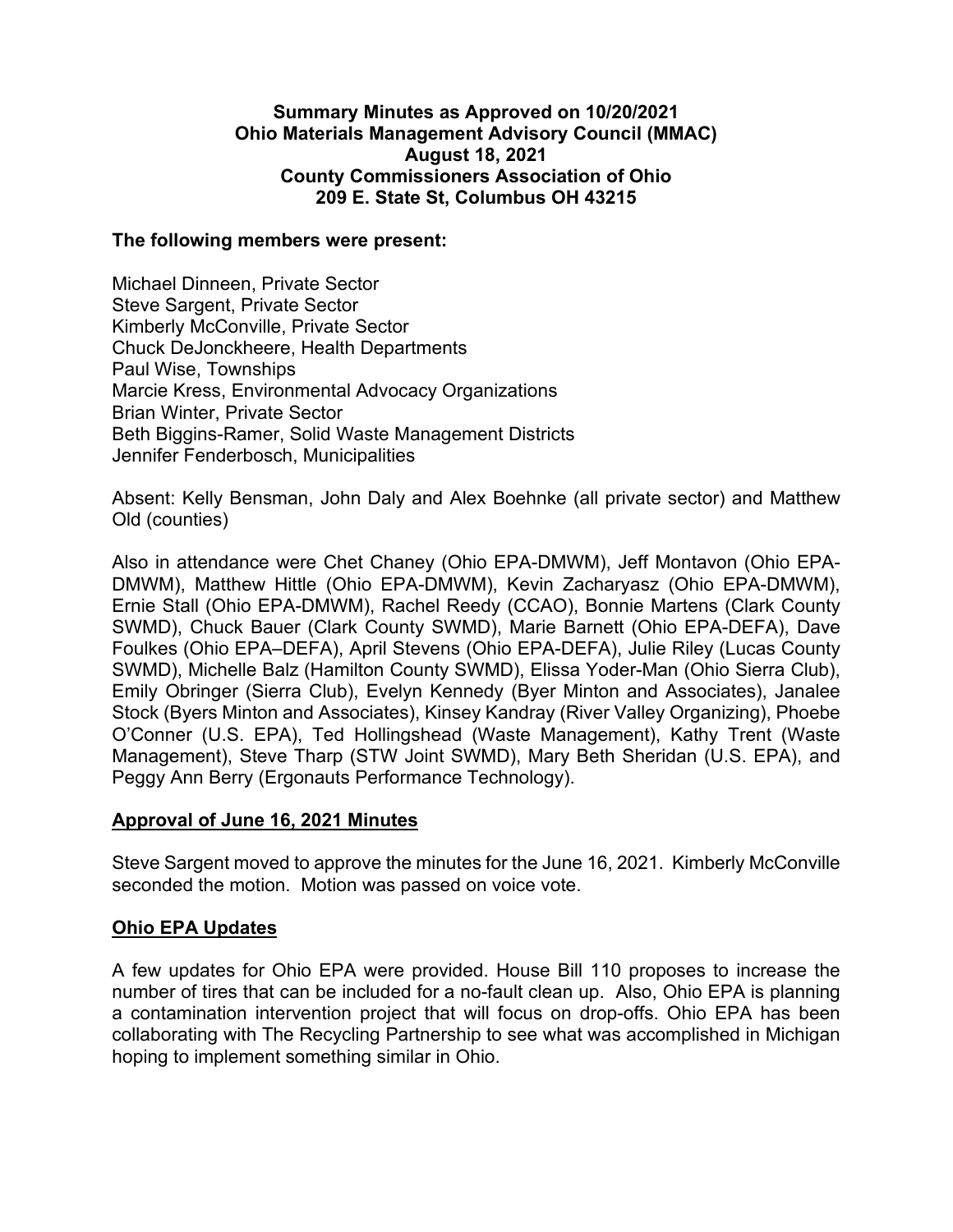### MMAC Summary Minutes Page **2** of **3**

Relating to the Grant Subcommittee, Ohio EPA forwarded a briefing memo regarding the recommendations to the Dan Sowry, Assistant Chief of DEFA.

### **Lithium Batteries in the Waste Stream**

Steve Sargent and Jerry Peters, with Rumpke Waste and Recycling, provided the first presentation on the topic of lithium-ion batteries (LIB) in the waste stream. Battery incidents are the fastest growing safety category. The combustive nature of LIB pose increased risk to staff and first responders as the threat of fire can quickly destroy equipment & buildings. The resulting service disruptions can have regional and statewide impacts. The presentation provided several examples from Rumpke's facilities including a truck that caught fire as recently as August 6. Rumpke's plan to address LIB includes awareness and training to identify, respond and control. Rumpke also partnered with Retriev Technologies (Lancaster, OH) for LIB recycling options.

Kathy Trent and Ted Hollingsworth, with Waste Management (WM), reported that 333 unique fire incidents involving LIB have been reported in the past 12 months. Those incidents have resulted in 48 reported injuries and 5 deaths. The scope of the problem was discussed as well as the prevention methods being used. Additional training for the fire professionals has been part of the process to prepare them for the best chance of a successful outcome.

Phoebe O'Conner and Mary Beth Sheridan, with US EPA's Office of Resource Conservation and Recovery, provided the final presentation on LIBs. Their presentation started by focusing on the emerging prevalence of LIB in products. This includes consumer electronics (headphones, cell phones, tablets, etc.), electric vehicles and energy storage. LIBs are also a growing component of the waste stream, especially smaller LIBs from consumer devices. They indicated that battery recycling will provide much of the raw material for future battery manufacturing. There was information provided on the infrastructure currently in place to facilitate the recycling of LIBs. Cobalt is the biggest economic driver for LIB recycling. The amount of cobalt used in each battery is decreasing, thus making the economics of recycling more difficult.

The presentation also focused on end-of-life battery management and recycling challenges. The first aspect was education, since consumers may be unaware of the presence of batteries in some products and of best practices for recycling batteries. The second aspect was the logistics of recycling the batteries since they are not accepted in curbside programs. The third aspect was the expense of recycling the batteries since some recyclers charge to accept them.

US EPA's also provided information on the increase in fires at waste management facilitates. US EPA also has a report called *An Analysis of Lithium-ion Battery Fires in Waste Management and Recycling* available on its website.

There was discussion about the need for extended producer responsibility laws since the public is unlikely to know about best practices for recycling the products mentioned, let